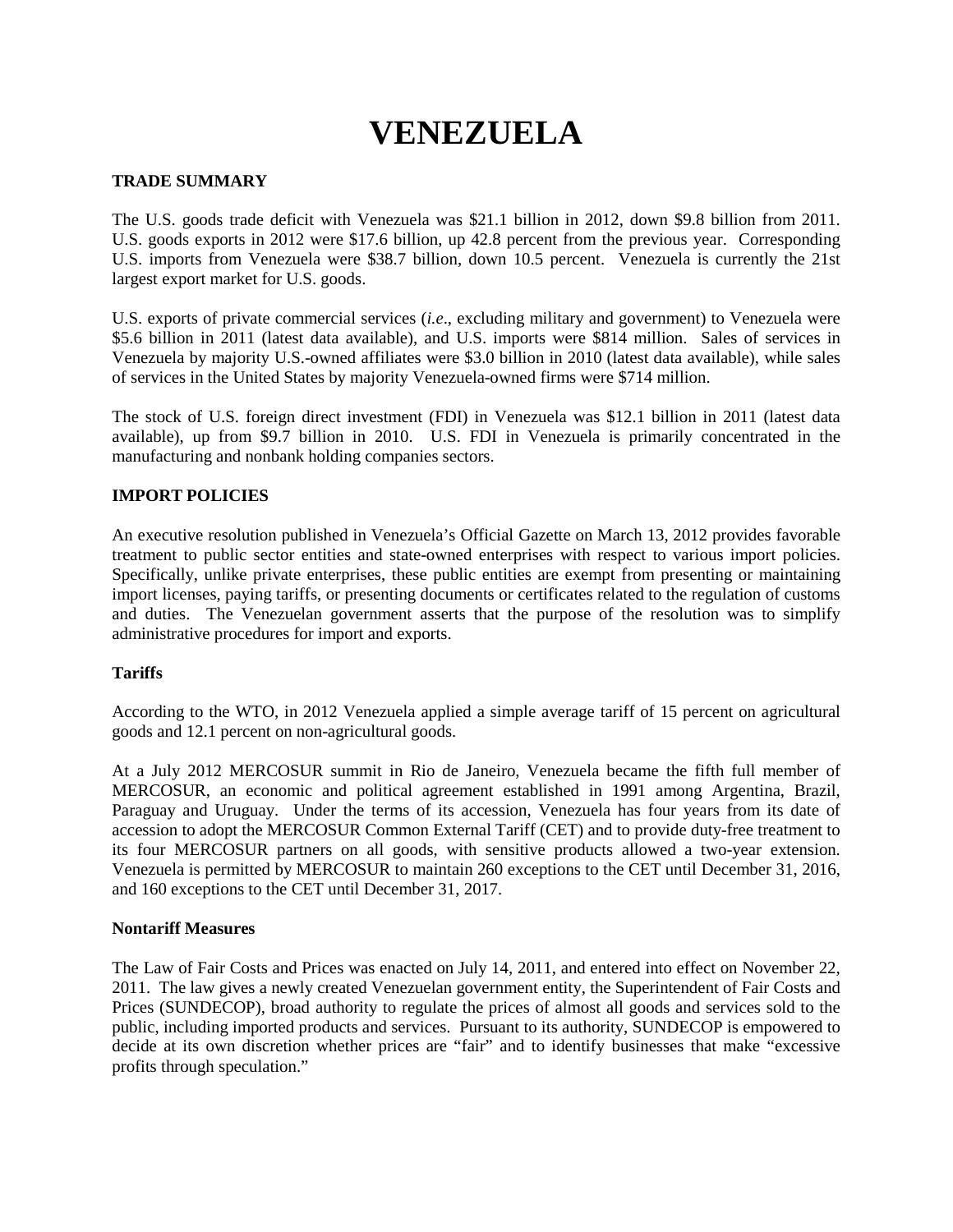Businesses have provided the cost and price data requested by the government, despite the fact that implementing regulations have never been issued. As of April 1, 2012, prices were reviewed and fair prices confirmed by SUNDECOP for foodstuffs, personal care and household cleaning products, and construction materials – ranging from soap and shampoo to cement comprising a total of 19 product lines. To date, SUNECOP has not reviewed prices for products in other sectors beyond the 19 product lines, but has met with different industry sectors and warned that prices could be raised or lowered after a thorough review.

# **Currency Controls**

Currency controls introduced in 2003 continue to pose as a significant trade barrier in Venezuela. Importers must have prior authorization to obtain foreign currency before purchasing imports. The Venezuelan government (GBRV) revised its foreign currency regime on February 8, 2013. The GBRV eliminated the Central Bank-operated System for Transactions in Foreign Currency Denominated Securities (SITME), which since June 2010 had sold dollar-denominated GBRV and PDVSA bonds, for bolivars, at an implicit exchange rate of 5.3 bolivars per dollar. Importers may now seek foreign exchange through only one entity, the Foreign Exchange Commission, or *Comision de Administracion de Divisas* (CADIVI). In addition to eliminating SITME, the GBRV devalued the official exchange rate, at which CADIVI sells U.S. dollars, from 4.3 to 6.3 bolivars/dollar.

Importers who wish to use the CADIVI system must first enroll in its Registry of Users of the System of Administration of Foreign Exchange (RUSAD). Importers who receive pre-approval from RUSAD for foreign currency purchases may import goods and then apply for CADIVI approval to purchase dollars at the official rate to pay for the imports. The CADIVI system is available for importers in sectors classified as strategic, including food, health products, machinery and equipment, chemicals, and metals. Certain products that the government deems strategic require a certificate of "non-national production or certificate of insufficient production" from the Ministry of Health or from other government entities depending on the product category in order to qualify for participation in the CADIVI system. If the GBRV considers the products to be non-strategic or non-essential, they are not eligible to be imported using the official CADIVI foreign exchange rate.

The process for obtaining authorizations for foreign currency (mainly U.S. dollars) through CADIVI is burdensome and time consuming and many companies report that they are not receiving sufficient foreign exchange to satisfy their business needs. The process takes on average nine months, and can require the importer to submit numerous supporting documents, with the support of the exporter. For example, the government requires exporters to provide a Venezuelan Consulate in the United States a sworn declaration (which must be either notarized or apostilled) stating that the commercial invoices are authentic. Additionally, since 2006, CADIVI approvals for dividend repatriation have been minimal.

#### **Automotive Measures**

Since January 1, 2008, the Ministry of People's Power for Commerce requires all automobile importers to obtain a license for authorization to receive foreign exchange for the importation of assembled vehicles. Approval of these licenses is contingent on "national need, the capacity of national production, plans to expand local production, model cost, historic sales, and the efficient use of fuel." The law also prohibits the importation of passenger cars with engines larger than three liters, thus impeding companies that sell predominantly larger cars.

Since 2008, the government has used an import quota mechanism to promote and increase the number of automobiles assembled in Venezuela. However, due to currency controls, carmakers are subject to limited allocations of dollars to pay for the imported components they need to carry out production in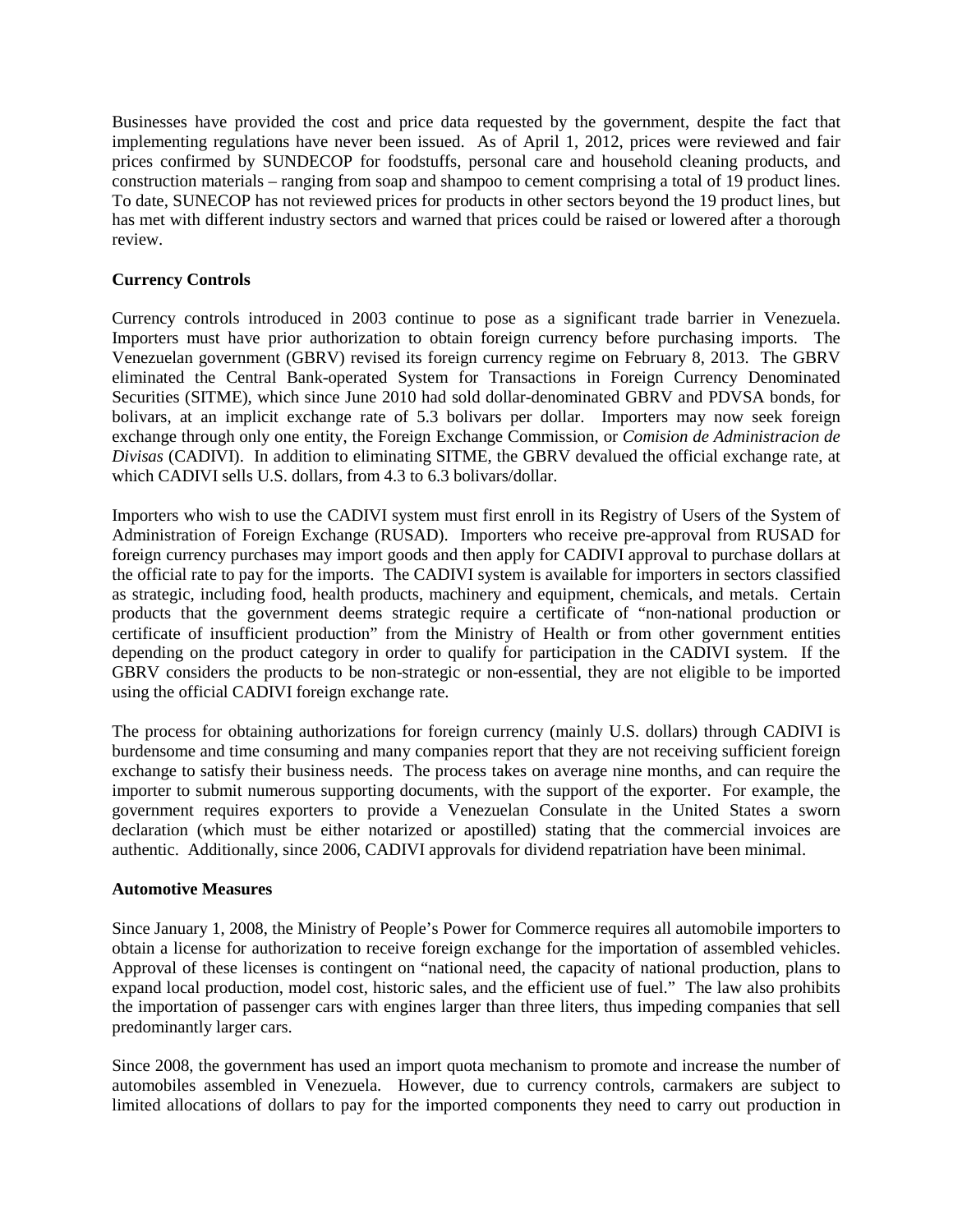Venezuela. On an annual basis, assemblers may present their requests for import licenses regarding the models and quantity of imported vehicles. The government has generally awarded import licenses to assemblers that have a related assembler in countries that have agreements with Venezuela, such as Argentina and Ecuador.

The 2008 aforementioned automotive regime contained requirements regarding dual fuel (gasoline and natural gas) vehicles. 30 percent of vehicles sold must be dual fuel, and each Venezuelan assembler must produce at least two dual fuel models. This dual fuel requirement also applies to vehicles imported by assemblers. Of the total number of vehicles brought into the country by an importer, 30 percent of the imported vehicles must be dual models, and the remaining 70 percent must be converted once imported. Since 2010, engines in domestically assembled vehicles must be assembled in Venezuela, and beginning in 2013, domestically assembled vehicles are subject to a 50 percent local content requirement. Assemblers have stated that these two requirements are extremely problematic. In particular, they have noted that Venezuela's domestic industry is unable to produce sufficient components to allow 50 percent local content and that the variety of motors and the requisite large production runs make local motor assembly prohibitively expensive.

#### **Commodities and Agricultural Products**

The Venezuelan government applies fixed farm gate prices for producers of corn, rice, sorghum, sugar cane, milk, and beef. These prices generally lag behind increases in input costs. The government of Venezuela bans the non-food use of corn and controls product movement through "mobilization guides," which results in a *de facto* export ban. Basic food items, such as coffee and sugar, cannot be exported until domestic demand is satisfied.

Venezuela maintains the authority to impose tariff-rate quotas (TRQs) for up to 62 Harmonized Tariff System code 8-digit headings. Currently, the government applies TRQs to oilseeds, corn, wheat, milk and dairy, and sugar. The issuance of import licenses for such TRQs has negatively affected trade in basic agricultural commodities as well as processed products. Import licenses and sanitary permits are restrictive for products for which the government is trying to increase domestic output, such as raw materials for processing. The Venezuelan government has denied import licenses for both in-quota and over-quota quantities, even though importers are often willing to pay the over-quota tariff for additional quantities of some products. Furthermore, the Venezuelan government has not published regulations establishing the TRQ mechanism for certain eligible products and has refused to activate the TRQ for other products, such as pork.

Importers of many basic commodities, horticultural products, and agricultural inputs must request a "certificate of non-domestic production" or a "certificate of insufficient production" before trade can take place. If the certificate is issued, the importer can request foreign exchange and obtain import licenses, import permits, and possibly tax exoneration from other government offices. Some goods may require a certificate from multiple ministries, increasing processing time. The number of ministries and agencies involved and the changes in responsibilities among them impedes the issuance of import permits, licenses, and the registration of local and imported food products. The government of Venezuela may waive the "certificate of nonproduction" requirement to mitigate food shortages. Whenever there is a shortage, imports are readily authorized. This has been the case for the last several years as demand has exceeded domestic supply.

The Venezuelan government is the main importer of basic foodstuffs and has created a large food distribution network targeted at the low and middle income classes. Venezuela's food program focuses on providing a basic basket of products, including dry milk, precooked corn flour, black beans, rice, vegetable oils, sardines, pasta, sugar, bologna, margarine, deviled ham, eggs, mayonnaise, and sauces.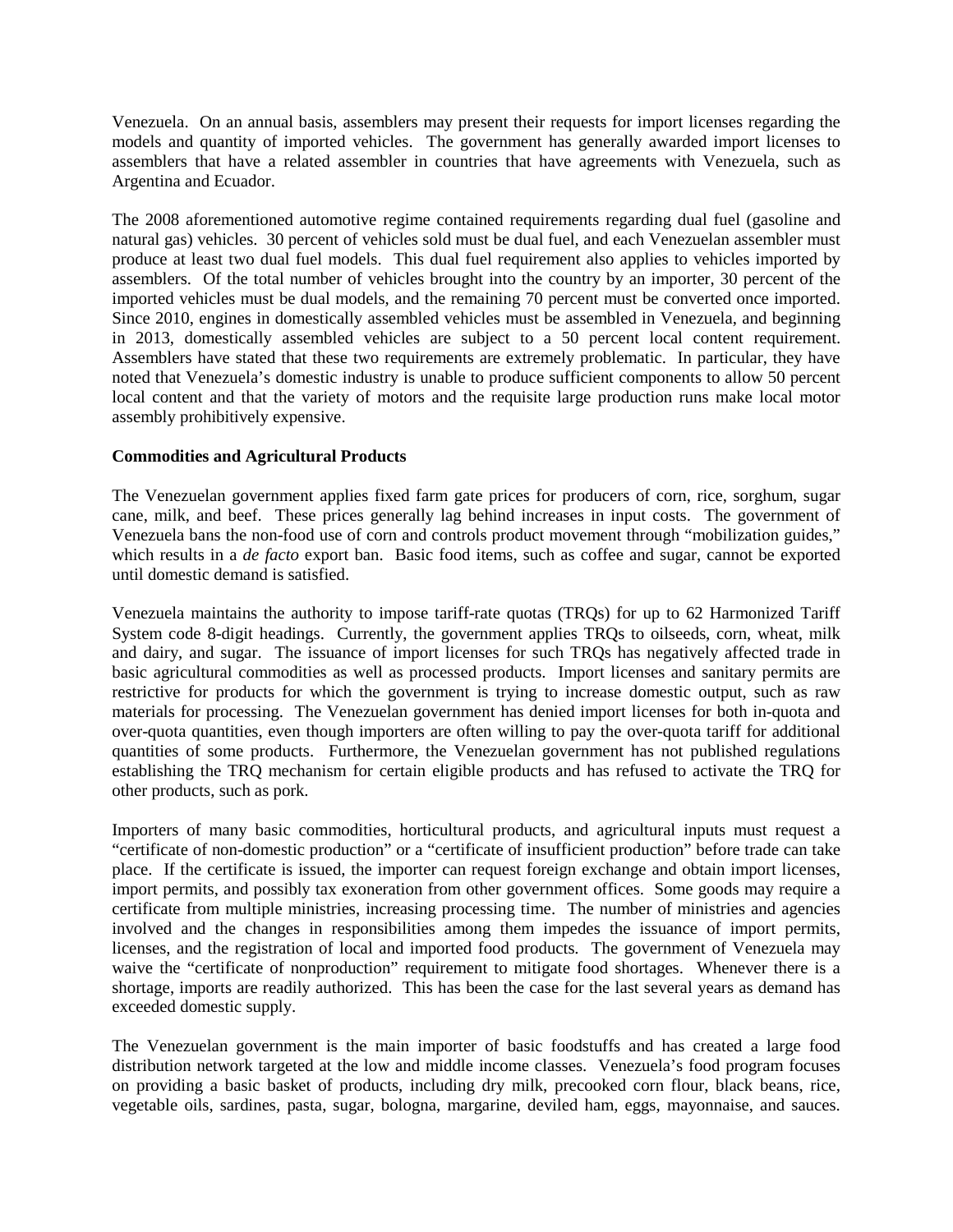Government entities have an advantage in purchasing abroad because they have guaranteed access to official dollars, import licenses and permits, and import products without tariffs and custom duties.

#### **GOVERNMENT PROCUREMENT**

Venezuela's government procurement law covers purchases by government entities, national universities, and autonomous state and municipal institutions. It is not clear to what degree the public procurement law applies to joint ventures in which a state entity has a controlling interest. The law requires a procuring entity to prepare a budget estimate for a procurement based on reference prices maintained by the Ministry of Light Industry and Trade. Although the law forbids discrimination between domestic and foreign suppliers, it provides that the Venezuelan President can mandate temporary changes in the bidding process "under exceptional circumstances," in accordance with "economic development plans" that promote national development or provide preferences to domestic goods and suppliers. These measures can include price preferences for domestic goods and suppliers, reservation of procurements for nationals, requirements for domestic content, technology transfer, or the use of local labor and other incentives to purchase from companies domiciled in Venezuela. In addition, the Venezuelan government is increasingly awarding contracts directly, thus avoiding the bidding processes required by the government procurement law. There are also allegations that the procurement law is inconsistently applied or ignored, frequently to the benefit of local companies, and that companies from certain countries are favored while those from other countries, including the United States, receive less favorable treatment. Venezuela is not a signatory to the WTO Agreement on Government Procurement.

## **INTELLECTUAL PROPERTY RIGHTS PROTECTION**

Venezuela was listed on the Priority Watch List in the 2012 Special 301 Report. Key concerns cited in the report relate to the deteriorating environment for the protection and enforcement of intellectual property rights (IPR) in Venezuela. The reinstatement of the 1955 Industrial Property Law created uncertainty with respect to patent and trademark protections. Copyright piracy and trademark counterfeiting remain widespread, including piracy over the Internet. Other concerns include the lack of effective protection against unfair commercial use of undisclosed test data and other data generated to obtain marketing approval for pharmaceutical products. Venezuela has taken steps to enforce the 2010 Law on Crimes and Contraband, including the penalty provisions of that law. However, Venezuela must still make significant improvements to its regime for IPR protection and enforcement, as resource constraints and lengthy legal processes hamper IPR enforcement. In 2012, the Venezuelan Supreme Court accepted a request that was presented in 2009 by the Venezuelan Pharmaceutical Chamber of Commerce to determine if 10 articles from the 1955 Industrial Property Law conflict with Venezuela's existing international obligations, including its obligations under the Paris Convention for the Protection of Industrial Property and the Agreement on Trade-Related Aspects of Intellectual Property Rights (TRIPS Agreement). The case remains under consideration.

#### **SERVICES BARRIERS**

Venezuela maintains restrictions on a number of services sectors, including professional services, audiovisual, and telecommunications services. In any enterprise with more than 10 workers, foreign employees are restricted to 10 percent of the work force, and Venezuelan law limits foreign employee salaries to 20 percent of the payroll.

#### **Professional Services**

Foreign equity participation in professional firms is restricted to a maximum of 19.9 percent. Only Venezuelan citizens may provide accounting and auditing services to government institutions and related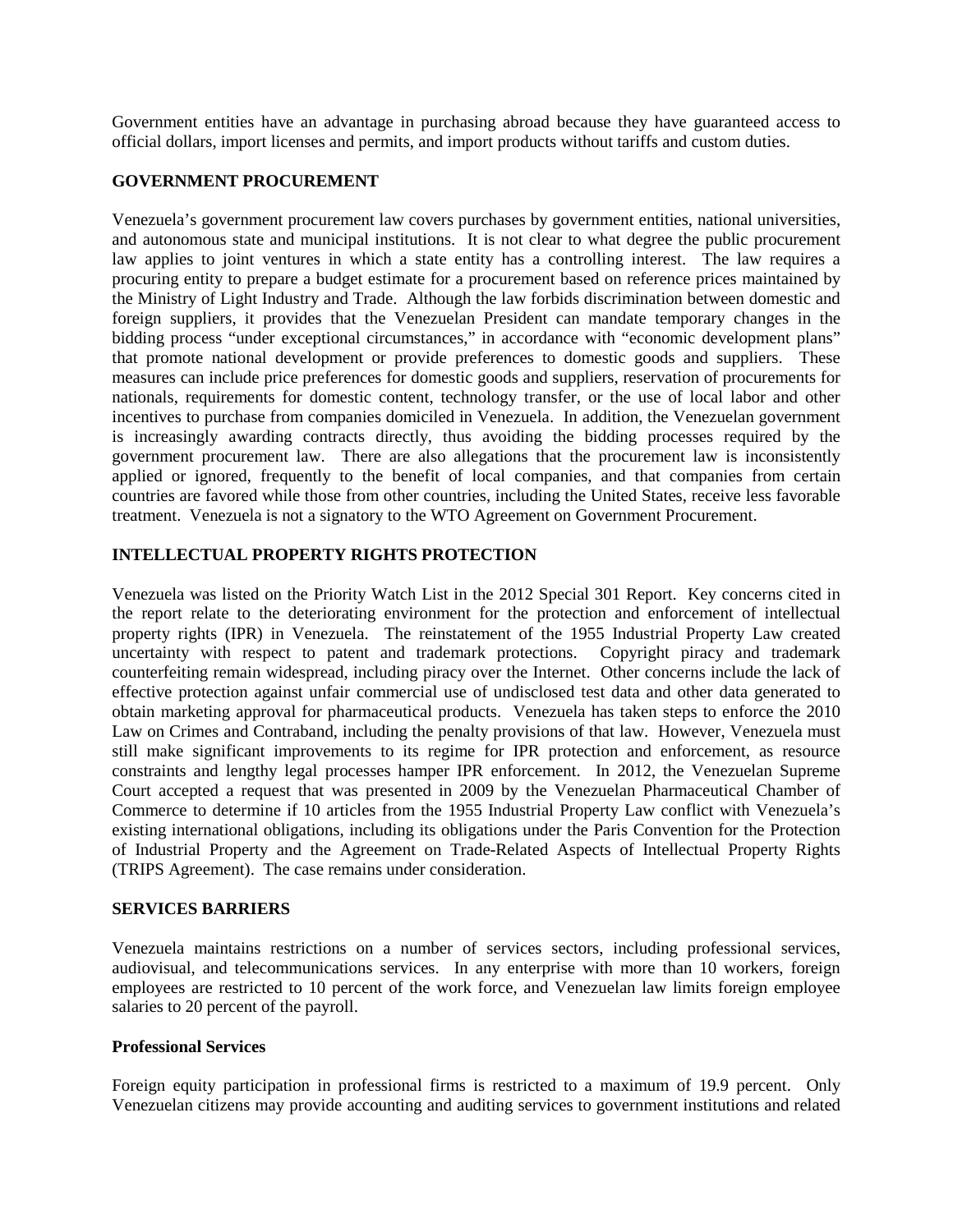institutions, such as banks and hospitals. In addition, only Venezuelan citizens may act as accountants for companies in which the government has at least a 25 percent ownership interest. A foreign lawyer cannot provide legal advice on domestic, foreign or international law without being fully licensed as a lawyer in Venezuela. Foreigners are required to establish a commercial presence for the provision of engineering services. Foreign consulting engineers must work through local firms or employ Venezuelan engineers.

## **Financial Services**

Venezuelan law requires that for all insurance companies, at least half of the members of the board must be of Venezuelan nationality. In addition, all members of the board must be living in and have resident status in the country.

#### **Audiovisual Services**

Venezuela limits foreign equity participation to less than 20 percent for enterprises engaged in Spanish language television and radio broadcasting. At least half of television programming must be dedicated to domestic programming. Additionally, half of both FM and AM radio broadcasting must be dedicated to Venezuelan-produced material. In the case of music, 50 percent of the Venezuelan-produced material must be traditional Venezuelan songs. There is also an annual quota regarding the distribution and exhibition of Venezuelan films required of cinema owners and film distributors. Finally, there is a requirement that a percentage of film reproduction be done in Venezuelan facilities.

# **INVESTMENT BARRIERS**

The government controls key sectors of the economy, including oil, petrochemicals, and much of the mining and aluminum industries. Venezuela began an ambitious program of privatization under the Caldera administration (1994 to 1999), but privatization halted under the Chavez Administration (2000 to March 5, 2013), who also re-nationalized companies in key sectors of the economy, including the telecommunications and oil sectors. According to data maintained by Conindustria (*Confederación Venezolana de Industriales*), there have been 1,171 state interventions (expropriations, private property seizures and nationalizations) since 2002. Of these, 40.9 percent were companies involved in the construction sector, 30.8 percent in the industrial sector (manufacturing, agro-industrial, agriculture or related industries), 19 percent in the oil sector, and 7.9 percent in the service and trade-related sectors. Other affected sectors include food, mining, chemicals, and transport services.

On January 24, 2012, the Venezuelan government announced its withdrawal from the Convention on the Settlement of Investment Disputes between States and Nationals of Other States (ICSID Convention). Venezuela's exit from ICSID became effective on July 25, 2012. At least 29 ICSID cases against Venezuela are currently pending, making Venezuela the country with the largest number of pending ICSID claims. Prior to announcing Venezuela's ICSID withdrawal, President Chavez announced that the Venezuelan government would not recognize any ICSID decision related to the pending claim of a U.S. company. The United States does not have a Bilateral Investment Treaty with Venezuela.

Foreign investment in the petroleum sector is restricted. The exploration (except for offshore natural gas), production, refinement, transportation, storage, and foreign and domestic sale of hydrocarbons are reserved to the state. Private companies can engage in hydrocarbons-related activities only through mixed companies and equity joint ventures with the state-owned oil company, PDVSA. The government has in recent years forced international oil companies to convert investment interests in oil projects into minority stakes in joint ventures, without the right to operate the projects themselves. Combined with a windfall tax on profits, these and other government measures have substantially increased uncertainty in the hydrocarbons sector.